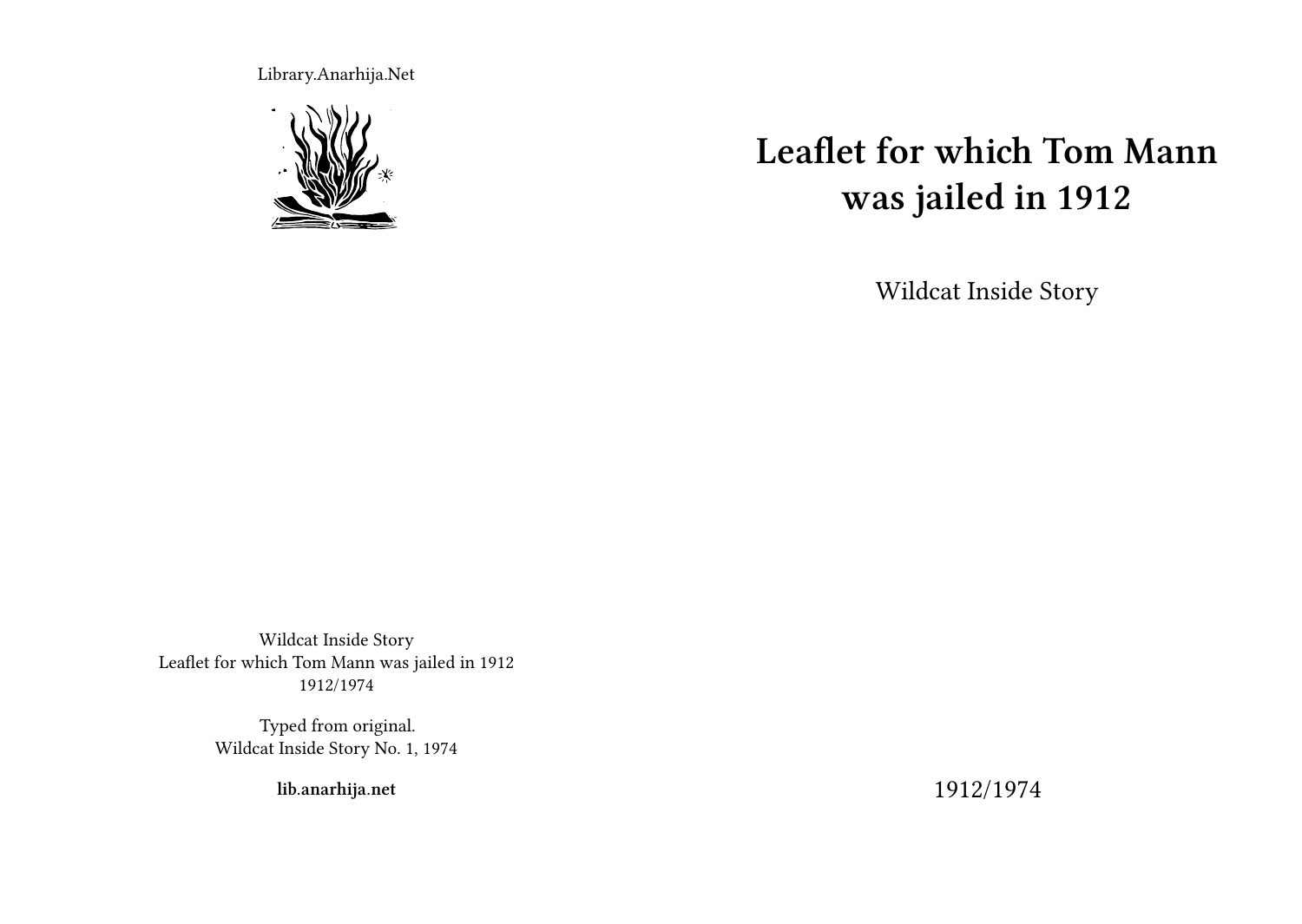## **Contents**

Open letter to British soldiers . . . . . . . . . . . . . . . . . . 3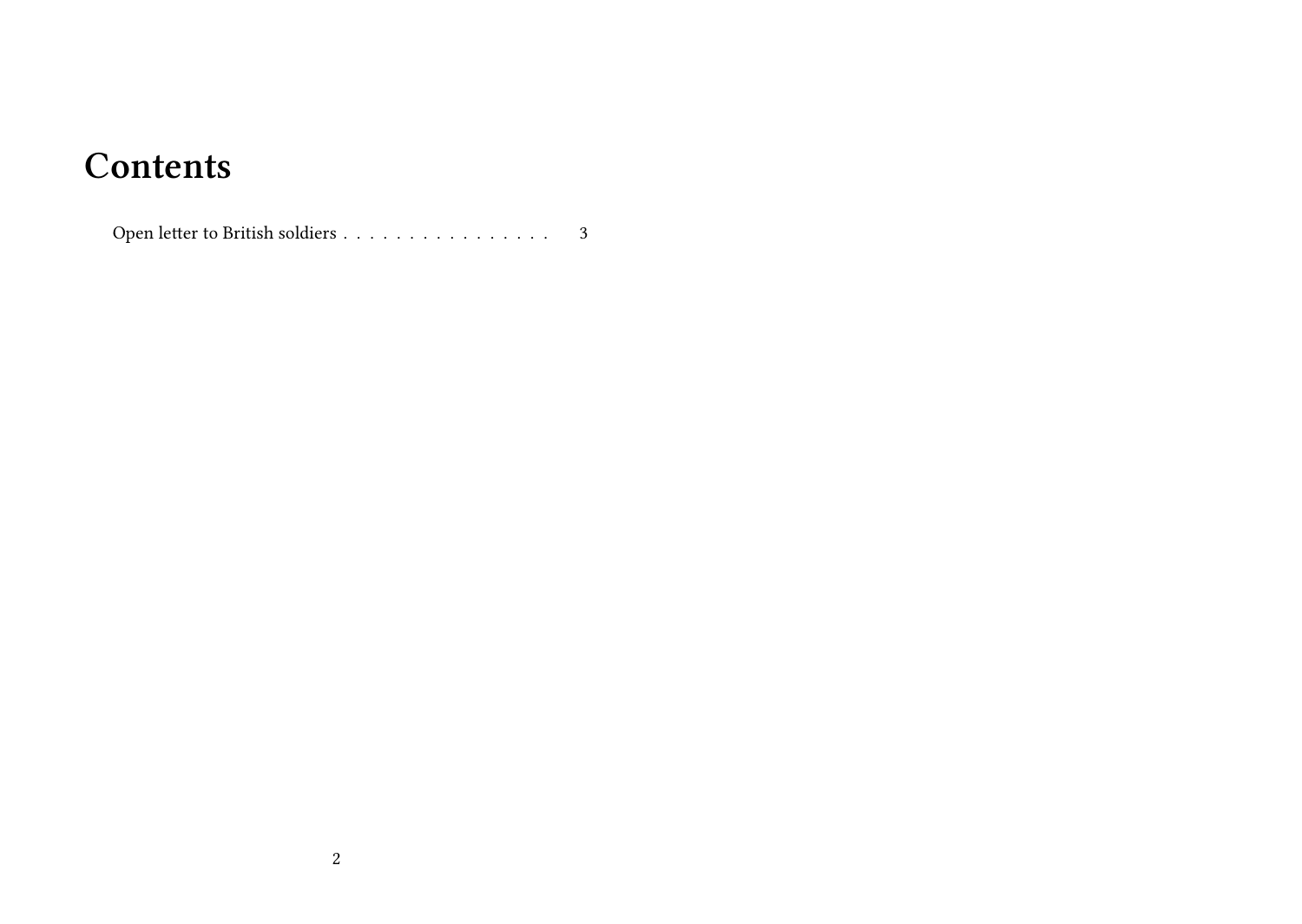The first issue of The Syndicalist reprinted a 'Don't Shoot' letter originally published in The Irish Worker and written by a Liverpool building worker. Then a railway worker, Fred Crowsley, had it reprinted and personally distributed copies to soldiers at Aldershot. He was arrested, tried and sentenced to four months. The editor of The Syndicalist, Guy Bowman, was given nine months and the printers, the Becks, of Walthamstow, got six. Tom Mann, chairman of the Industrial Syndicalist Education League which published The Syndicalist, was charged, like the others, under the 1797 Act. He wrote: February 1912, all of the miners had downed tools. In Manchester, where I then was, the authorities were having premises prepared as temporary barracks, and were concentrating military forces a few miles out of the city. At public meetings, I drew attention to this,…I also directed attention to the imprisonment of my comrades, read the "Don't Shoot" letter and declared I believed in every sentence of it. Thereupon, I was arrested and sentenced to six months!

Tom Mann was released after seven weeks of public pressure.

## **Open letter to British soldiers**

This letter to British soldiers, reprinted from Sheldrake's Military Gazette (Aldershot), of March 1, 1912, is the subject of the charge against Crowsley, Guy Bowman, the Beck brothers, and Tom Mann. Read and judge for yourselves. Let the voice of the People be heard!

#### Men! Comrades! Brothers!

You are in the Army.

So are We. You in the Army of Destruction. We in the Industrial, or Army of Construction.

We work at mine, mill, forge, factory, or dock, producing and transporting all the goods, clothing, stuffs, etc. which make it possible for people to live.